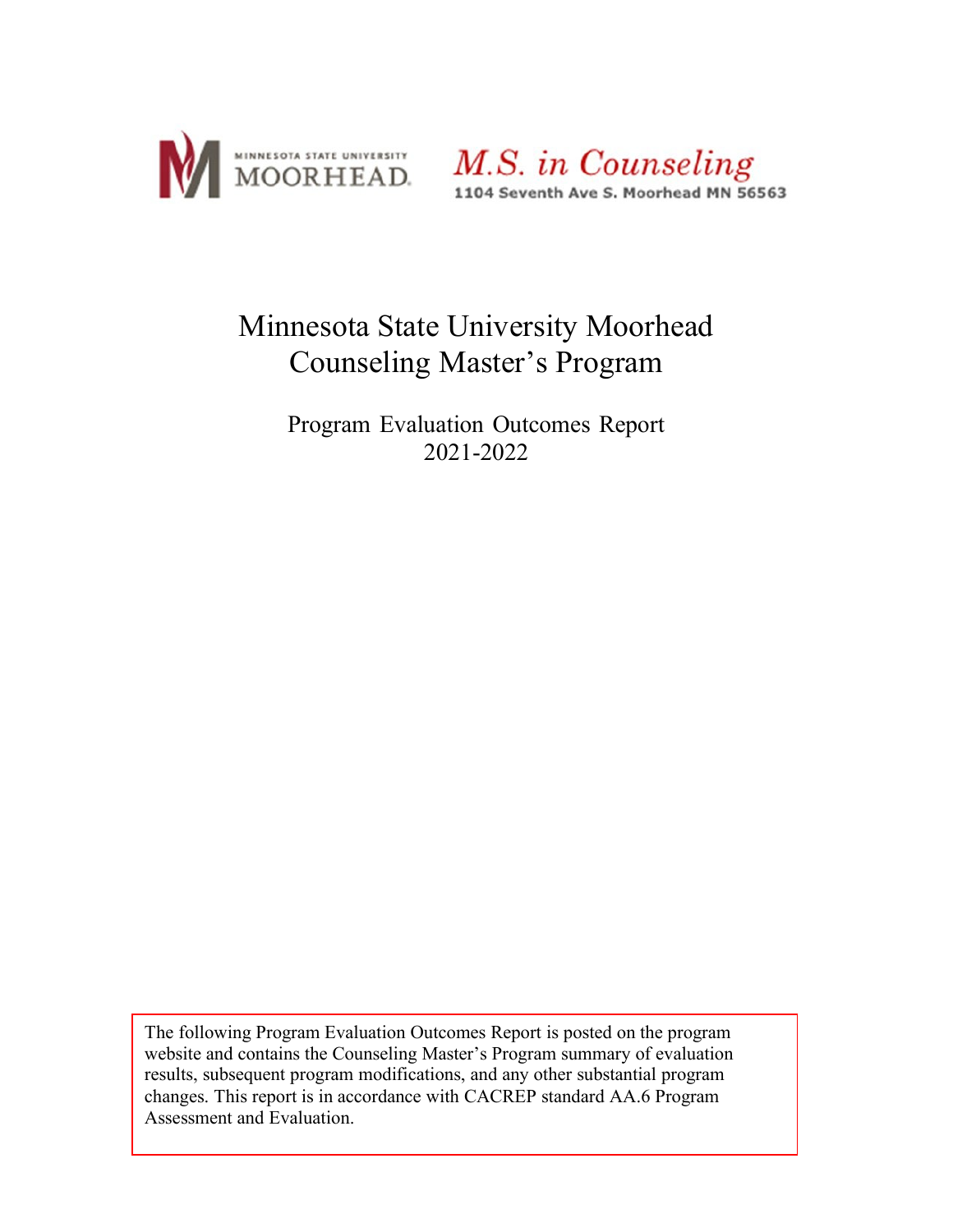# **Table of Contents**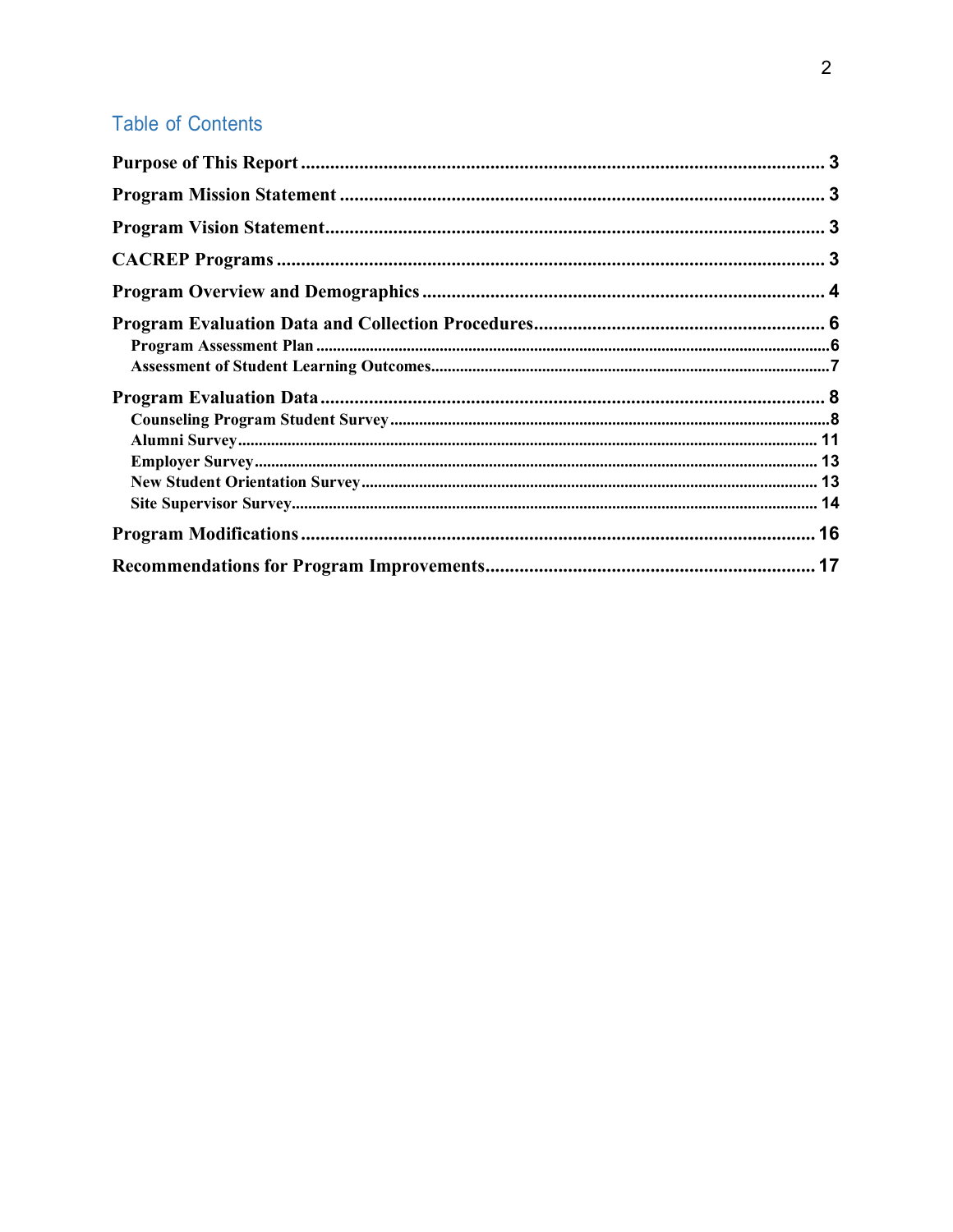#### MSUM Counseling Master's Program Outcomes Annual Report **2021-2022**

## <span id="page-2-0"></span>**Purpose of This Report**

This report is written in accordance with CACREP 2009 Standard AA., specifically AA.6. The purpose of the report is to document and distribute the systematic program evaluation with any program modifications to students in the program, faculty, institutional administrators, and personnel in cooperating agencies, and the public.

## <span id="page-2-1"></span>**Program Mission Statement**

The mission of the Counseling program is to prepare highly skilled counselors who are knowledgeable in human development and counseling theory. Students are prepared for careers as professional clinical mental health providers, school counselors, or addiction counselors. The program allows students the opportunity to discover their passions and prepare students to have strong counseling skills, writing skills, and sense of professionalism. The Counseling program primarily serves residents of Minnesota, North Dakota, and South Dakota with the versatility to understand other cultures and worldviews.

*Key words: caring community, rigor, and versatility to shape a changing world*

## <span id="page-2-2"></span>**Program Vision Statement**

The Counseling program will be a welcoming educational community that places high expectations upon its students by offering rigorous courses of study that comply with the Council for Accreditation of Counseling Related Educational Programs (CACREP) Standards. The Counseling program encourages innovative and intellectual growth through close student-faculty mentorship, offering opportunities for continual growth and professional development.

*Key words: faculty-mentored research, intellectual growth, encourages students to become versatile, thoughtful, innovative, and engaged leaders who contribute to their professions and their communities*

## <span id="page-2-3"></span>**CACREP Programs**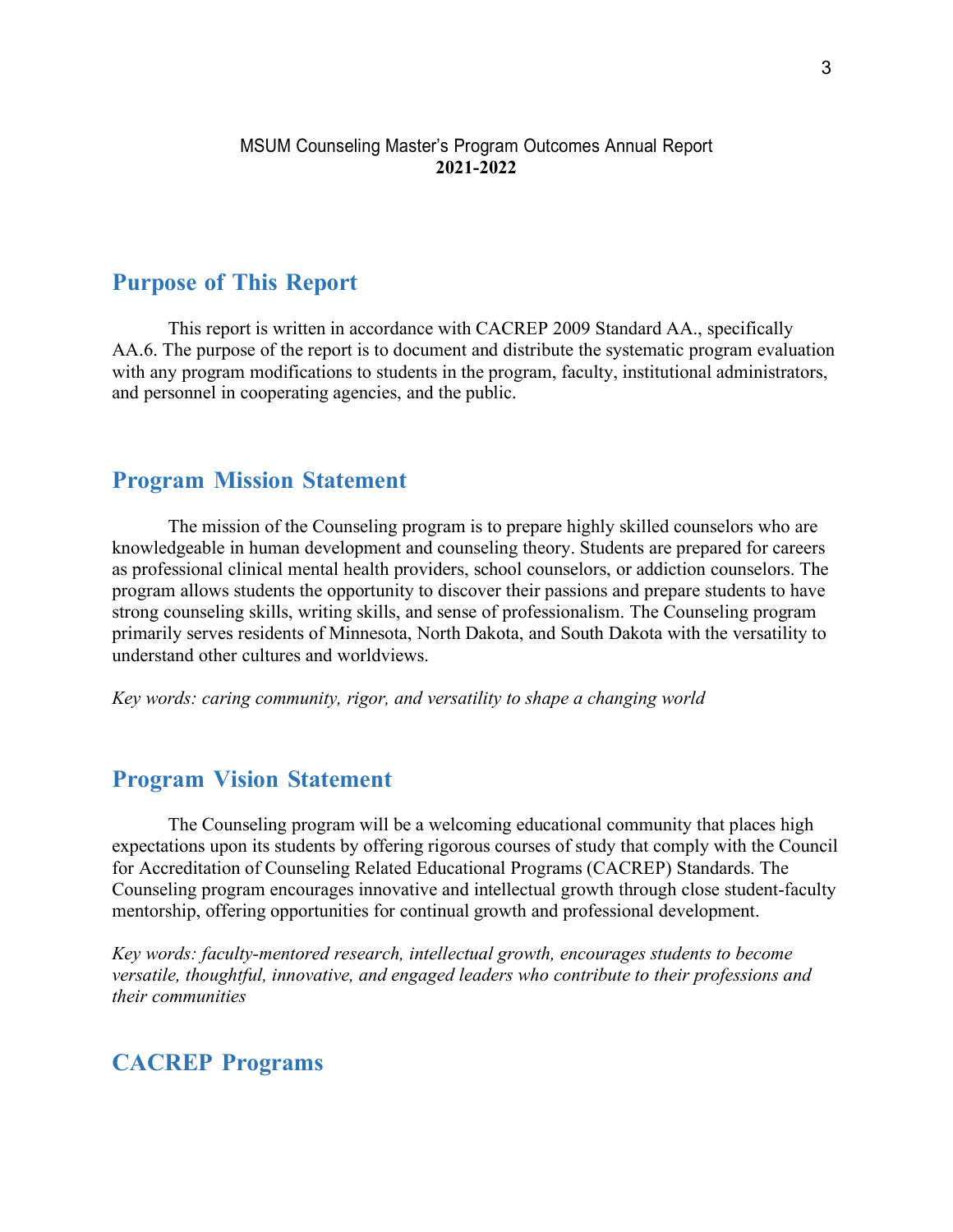The MSUM Counseling Master's Program has two CACREP accredited programs including the School Counseling emphasis area and the Clinical Mental Health emphasis area. The Counseling and Student Affairs emphasis area was discontinued in December 2019.

## <span id="page-3-0"></span>**Program Overview and Demographics**

Since 1965, the Counseling Master's Program at Minnesota State University Moorhead (MSUM) has been educating and preparing high quality counselors, educators and student affairs professionals. Since becoming a CACREP accredited program, the University has offered a highcaliber curriculum and professional preparation standards to meet the critical need for counseling professionals across the northern Midwestern states. Courses are offered after 4:30 PM in a variety of delivery formats, including online, hybrid, and face-to-face class periods. In 2020, there were 20 graduates from the Counseling Master's program. This included a total of 9 School Counseling students and 11 Clinical Mental Health Counseling students. In 2020/2021 22% students that were enrolled in the program identified as BIPOC.

Students graduating in the expected time period per emphasis area were: Clinical Mental Health at 89% and School Counseling at 82%. The expected time period for graduation is two years for full-time students and three to five years for part-time students.

Students also have found success finding employment in their field of study. The percentage of graduates that have found employment in their chosen field by emphasis area are Clinical Mental Health at 100% and School Counseling at 100%.

Our graduates continue to excel on licensing examinations, including the Counselor Preparation Comprehensive Examination (CPCE) and the National Counselor Examination (NCE). 100% of students passed the NCE, and 100% of students received passing scores on the CPCE. Our current students have demonstrated a professional counselor identity through active participation in recognized and funded student organizations such as our Alpha Chapter of Chi Sigma Iota (CSI) and the Counseling Student Organization (CSO). Professional counselor identity was further enhanced through community advocacy projects, participation at the MSUM Student Academic Conference, attendance at the American Counseling Association (ACA) national conference, and service to the community through volunteering in local mental health and substance abuse awareness events.

| <b>Statistics</b>             | 2019 | 2020 | 2021 |
|-------------------------------|------|------|------|
| <b>Completed Applications</b> |      |      |      |
| <b>Applicants Accepted</b>    |      |      | 40   |
| Number of students enrolled   | 39   | 49   | 48   |
| Number of Graduates           |      |      |      |

#### **Clinical Mental Health Counseling Emphasis**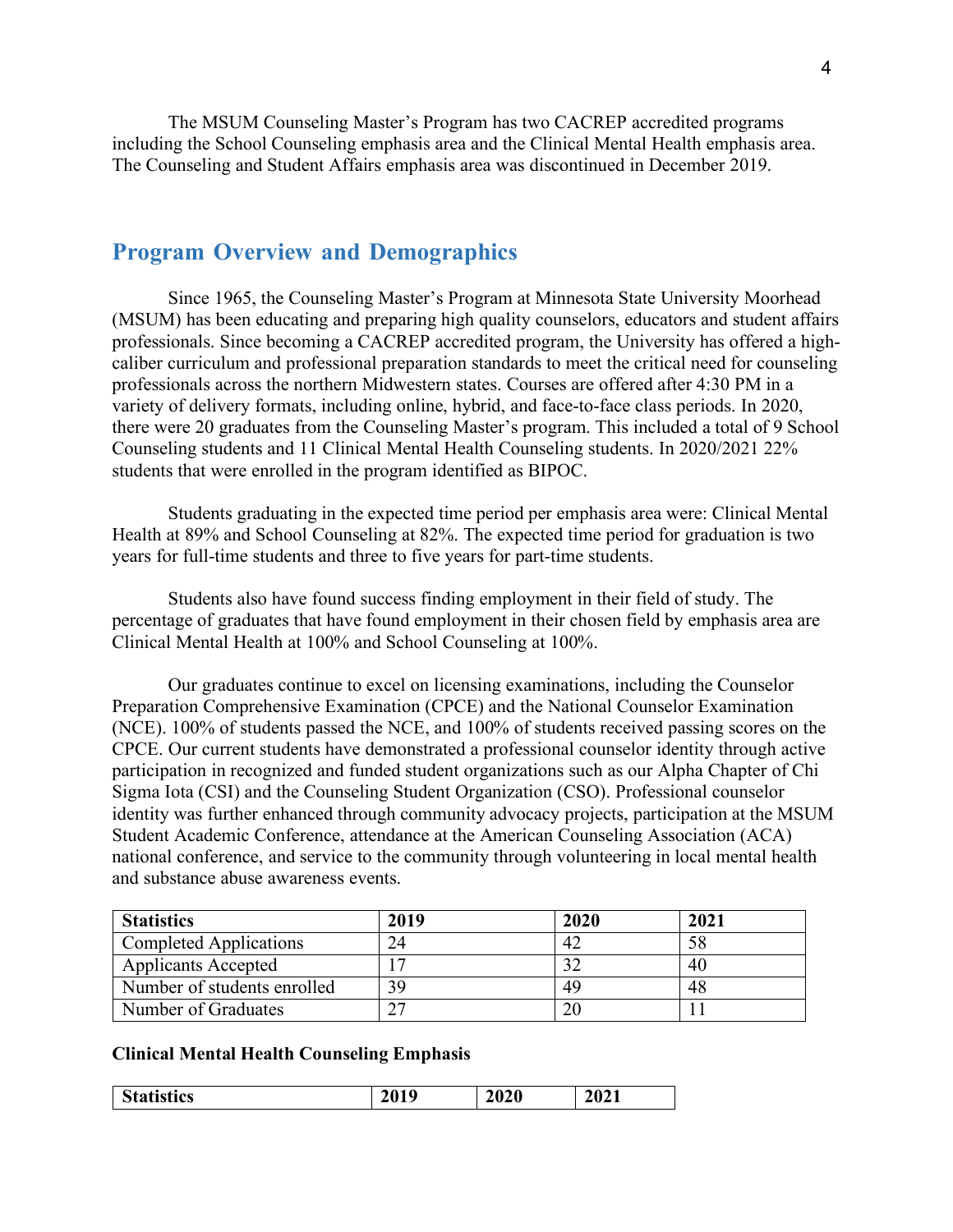| Number of graduates       |      |         |      |
|---------------------------|------|---------|------|
| Completion Rate (2 years) | 90%  | 89%     | 92%  |
| Job Placement Rate        | 100% | $100\%$ | 100% |
| Licensure Pass Rate (NCE) | 100% | 100%    | 100% |
| <b>CPCE Pass Rate</b>     | 100% | $100\%$ | 100% |

# **School Counseling Emphasis**

| <b>Statistics</b>         | 2019 | 2020 | 2021    |
|---------------------------|------|------|---------|
| Number of graduates       |      |      |         |
| Completion Rate (2 years) | 92%  | 82%  | $100\%$ |
| <b>Job Placement Rate</b> | 96%  | 100% | 100%    |
| <b>CPCE</b> Pass Rate     | 100% | 100% | 100%    |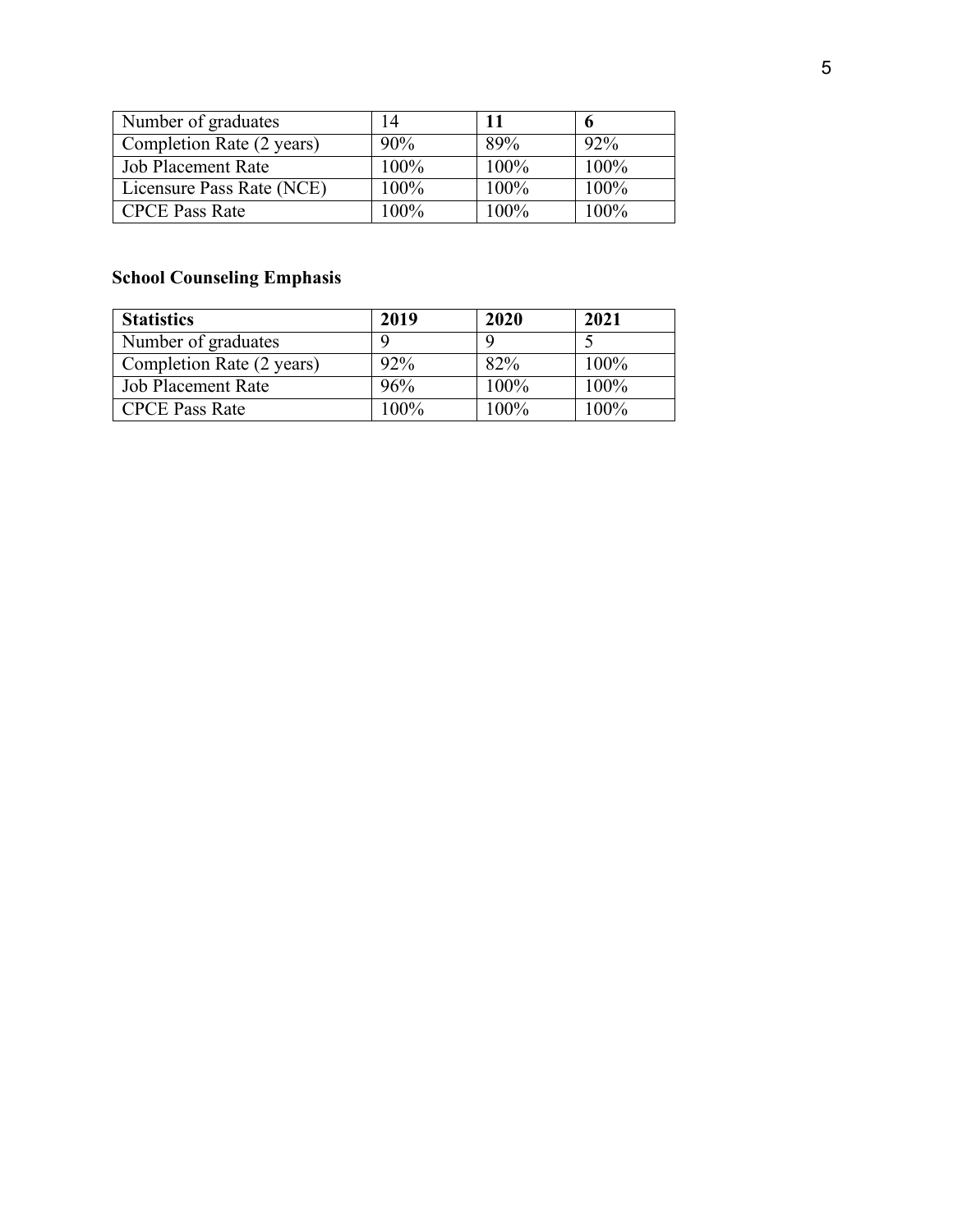# <span id="page-5-0"></span>Program Evaluation Data and Collection Procedures

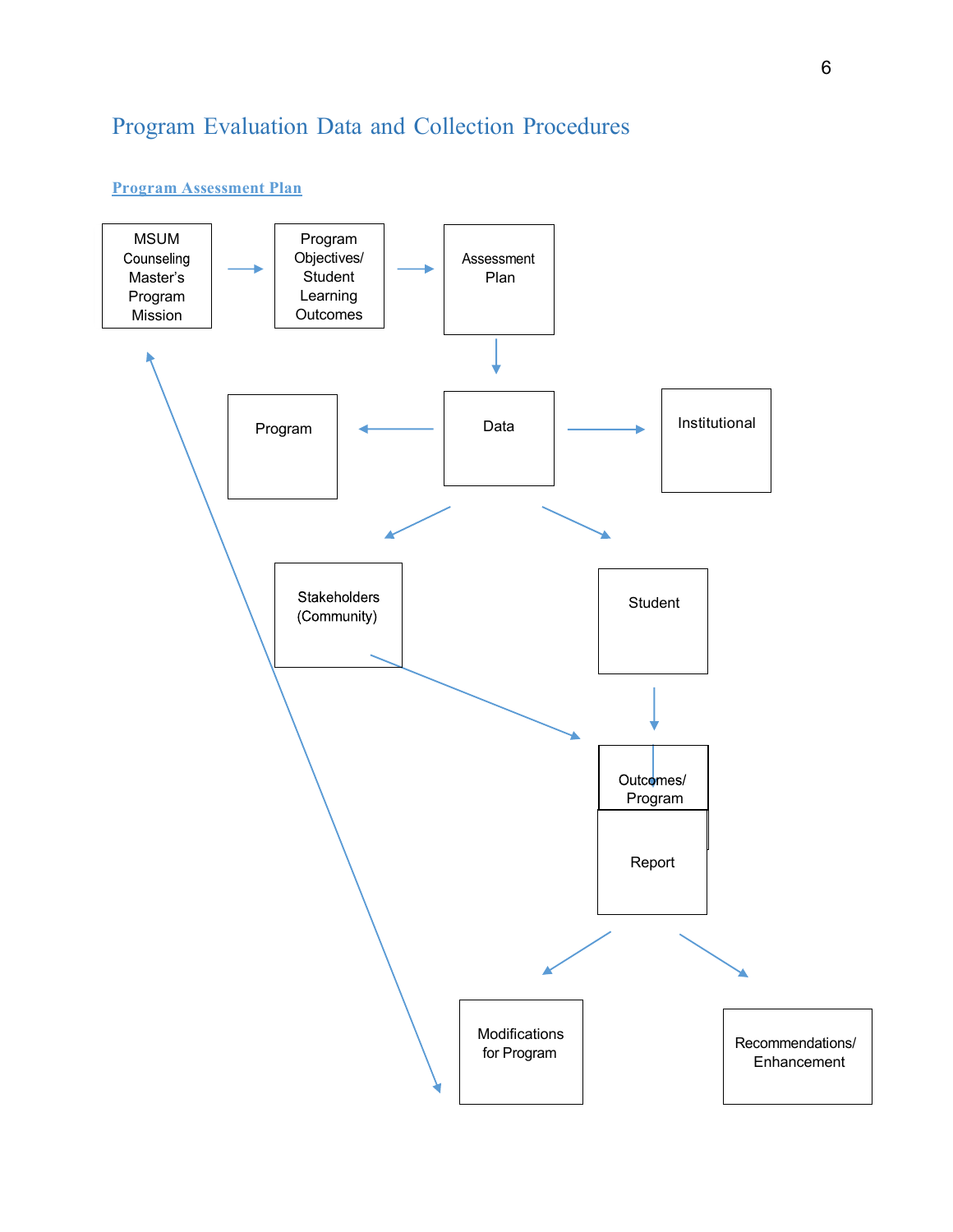## **Assessment of Student Learning Outcomes**

| Program<br>Objective               | Course<br>Number/Name                                                     | <b>Assignment/Measure</b>                                | <b>Rubric</b>                                            | Average<br><b>Scores</b> |
|------------------------------------|---------------------------------------------------------------------------|----------------------------------------------------------|----------------------------------------------------------|--------------------------|
| Professional<br>orientation/Ethics | <b>COUN 641</b><br>Professional<br>Orientation and<br>Ethics              | Professional Identity Paper/<br><b>Ethics Case Study</b> | Professional<br>Identity Rubric/<br>Case Study<br>Rubric | 50/50                    |
| Social Cultural                    | <b>COUN 615</b><br>Social and<br>Cultural<br>Foundations of<br>Counseling | World View Paper                                         | World View<br>Paper Rubric                               | 60/60                    |
| Human Growth                       | <b>COUN 614</b><br>Human Growth<br>and<br>Development                     | Developmental Assessment<br>Paper                        | Developmental<br>Assessment<br>Paper Rubric              | 50/50                    |
| Career                             | <b>COUN 613</b><br>Career<br>Counseling                                   | Career Portfolio                                         | Career Portfolio<br>Rubric                               | 29.45/30                 |
| Helping<br>Relationships           | <b>COUN 620</b><br>Counseling<br><b>Skills</b>                            | Live/Recorded Sessions                                   | Live and<br>Recorded<br><b>Session Rubrics</b>           | 48.3/50                  |
| Group                              | <b>COUN 630</b><br>Group<br>Counseling                                    | Group Experience Paper                                   | Group<br><b>Experience Paper</b><br>Rubric               | 9.95/10                  |
| Assessment                         | <b>COUN 612</b><br>Assessment<br>and Appraisal                            | <b>Assessment Critique</b>                               | Assessment<br>Critique Rubric                            | 25/25                    |
| Research                           | <b>COUN 605</b><br>Research<br>Methods                                    | <b>Research Proposal</b>                                 | Research<br>Proposal Rubric                              | 46.94/50                 |
| Theories                           | <b>COUN 611</b><br>Theories of<br>Counseling                              | <b>Theoretical Orientation Paper</b>                     | Theoretical<br>Orientation<br>Paper Rubric               | 19.86/20                 |
| Trauma                             | <b>COUN 682</b><br>Trauma                                                 | <b>Trauma Toolkit Presentation</b>                       | Trauma Toolkit<br>Presentation<br>Rubric                 | 24.73/25                 |

## Program Objectives and Assessment Measures 2020/2021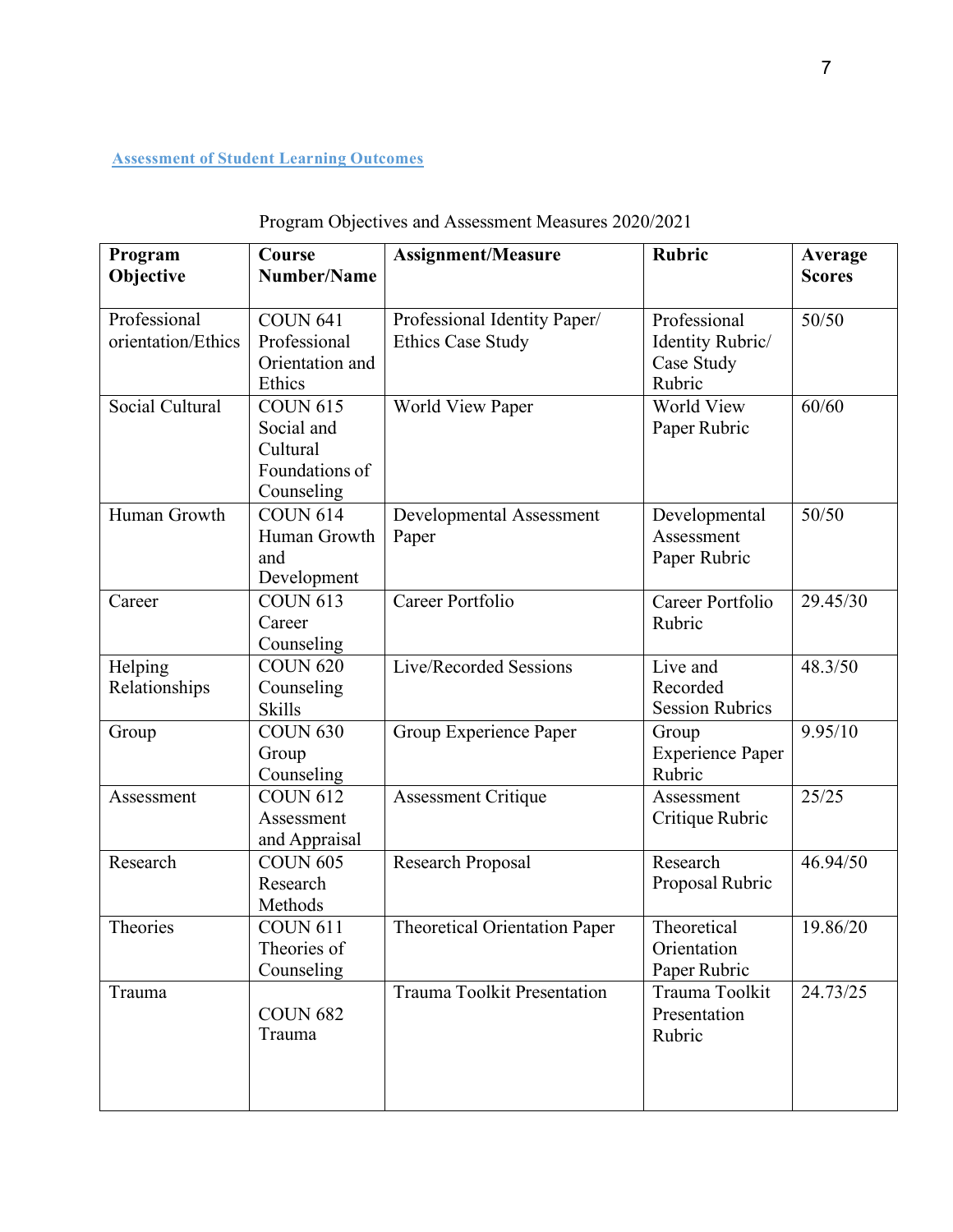# <span id="page-7-0"></span>**Program Evaluation Data**

**Counseling Program Student Survey**

The survey used a Likert rating scale with the following:

| $\bf{0}$                       | Not able to observe/evaluate.                                                                                                               |
|--------------------------------|---------------------------------------------------------------------------------------------------------------------------------------------|
| Unsatisfactory                 | Do not understand or perform concepts underlying the<br>core area or its components.                                                        |
| $\overline{2}$<br><b>Basic</b> | Understand concepts in the core area and attempt to<br>implement elements. However, implementation is not always<br>achieved or successful. |
| 3<br><b>Satisfactory</b>       | Understand and demonstrated knowledge and skills<br>underlying the core area or its components and <b>generally</b><br>implement them well. |
| 4<br>Proficient                | Understand and demonstrate specific understanding of<br>knowledge and skills included in the core area and<br>implement.                    |

| <b>Master's Program Current Student Survey Results Summary 2020/2021</b> |                                                  |  |
|--------------------------------------------------------------------------|--------------------------------------------------|--|
| <b>QUESTION/PROMPT</b>                                                   | <b>RESPONSE SUMMARY</b>                          |  |
| Number of semesters completed in the program:                            | $6 - 20%$<br>$5 - 20%$<br>$3 - 20%$<br>$2 - 40%$ |  |
| Part-time or Full-Time:                                                  | Part-Time-16%<br>Full-Time-84%                   |  |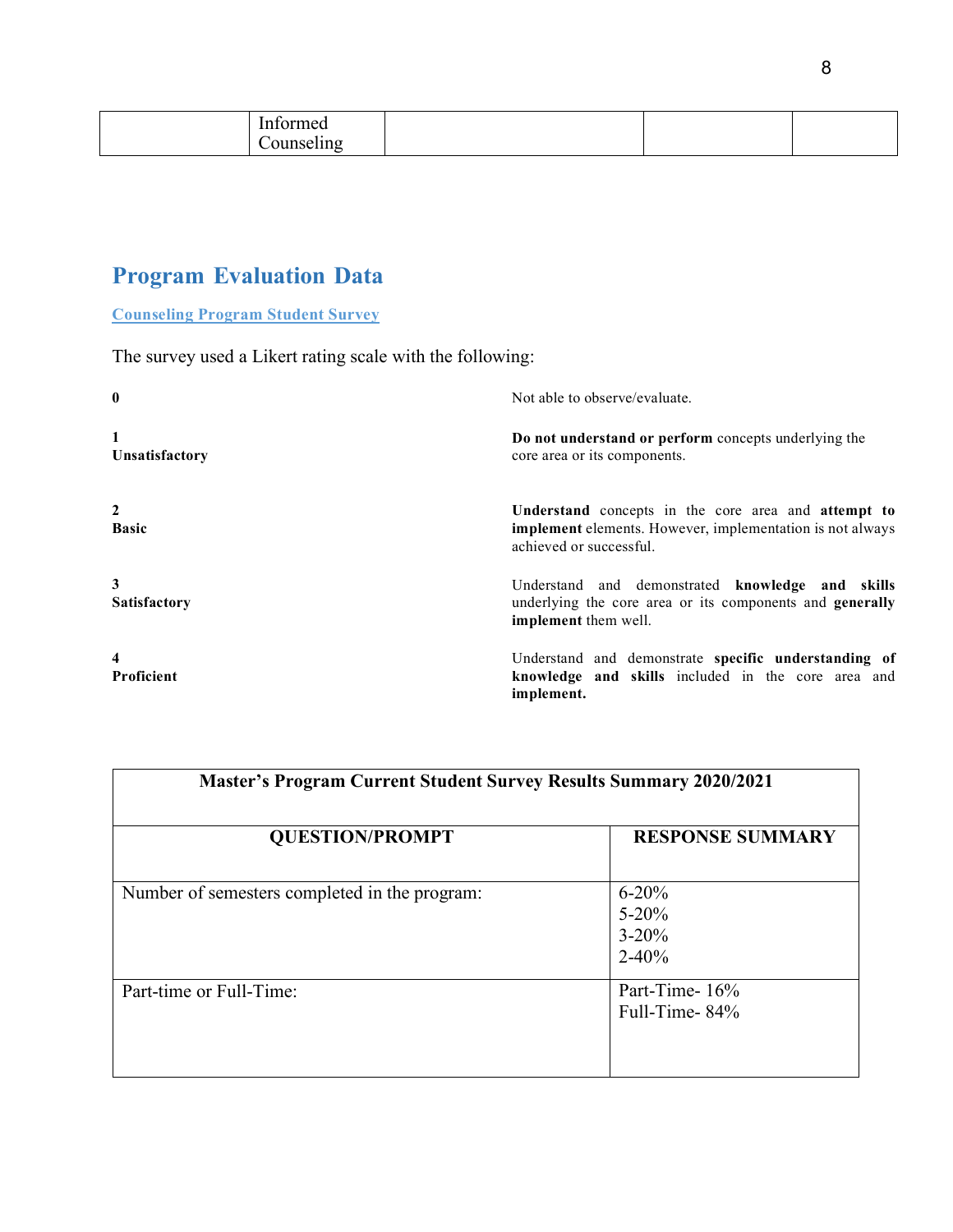| Gender:                                                                                                                                                                                                                                                                     | Female-88%<br>Male-12%                                                                                     |
|-----------------------------------------------------------------------------------------------------------------------------------------------------------------------------------------------------------------------------------------------------------------------------|------------------------------------------------------------------------------------------------------------|
| What is your racial or ethnic identity?                                                                                                                                                                                                                                     | Hispanic or Latino/a- 3.85%<br>Caucasian (other than<br>Hispanic- 96.15%                                   |
| What is your emphasis area in the Counseling Master's<br>Program?                                                                                                                                                                                                           | School Counseling-28%<br><b>Clinical Mental Health</b><br>Counseling-64%<br><b>Addiction Counseling-8%</b> |
| <b>COUNSELING ETHICS AND FOUNDATIONS-</b><br>Can demonstrate knowledge and application of ethical<br>standards and decision-making models:<br>(Rating scale 0-4)                                                                                                            | $0 - 0.00\%$<br>$1 - 0.00\%$<br>$2 - 0.00\%$<br>$3 - 40.00\%$<br>4-60.00%                                  |
| <b>COUNSELING ETHICS AND FOUNDATIONS-</b><br>Can demonstrate an understanding of my own beginning<br>counselor identity, professional competencies and scope of<br>practice.<br>(Rating scale 0-4)                                                                          | $0 - 0.00\%$<br>$1 - 0.00\%$<br>$2 - 0.00\%$<br>$3 - 36.00\%$<br>4-64.00%                                  |
| <b>COUNSELING SKILLS-</b><br>Can demonstrate their ability to use intentional counseling<br>skills while maintaining an empathic, nonjudgmental, and<br>professional disposition.<br>(Rating scale 0-4)                                                                     | $0 - 0.00\%$<br>$1 - 0.00\%$<br>$2 - 8\%$<br>$3 - 24\%$<br>4-68%                                           |
| SOCIAL AND CULTURAL FOUNDATIONS OF<br><b>COUNSELING-</b><br>Can demonstrate an understanding of issues related to diversity<br>and privilege in counseling as it pertains to my experience and<br>that of the clients and students that I will serve.<br>(Rating scale 0-4) | $0 - 0.00\%$<br>$1 - 0.00\%$<br>2-8.00%<br>$3 - 44.00\%$<br>4-48.00%                                       |
| <b>COUNSELING THEORIES-</b><br>Can display knowledge in a variety of counseling theories and<br>can effectively integrate and apply theoretical techniques.<br>(Rating Scale 0-4)                                                                                           | $0 - 0.00\%$<br>$1 - 0.00\%$<br>2-12.00%<br>$3 - 60.00\%$<br>$4 - 28.00\%$                                 |
| TRAUMA-INFORMED COUNSELING-<br>Can demonstrate the ability to provide trauma informed care as<br>part of a Compassionate Community in my work with clients<br>and students.<br>(Rating scale 0-4)                                                                           | $0 - 25.00\%$<br>$1 - 4.17\%$<br>$2 - 12.50\%$<br>$3 - 12.50\%$<br>4-45.83%                                |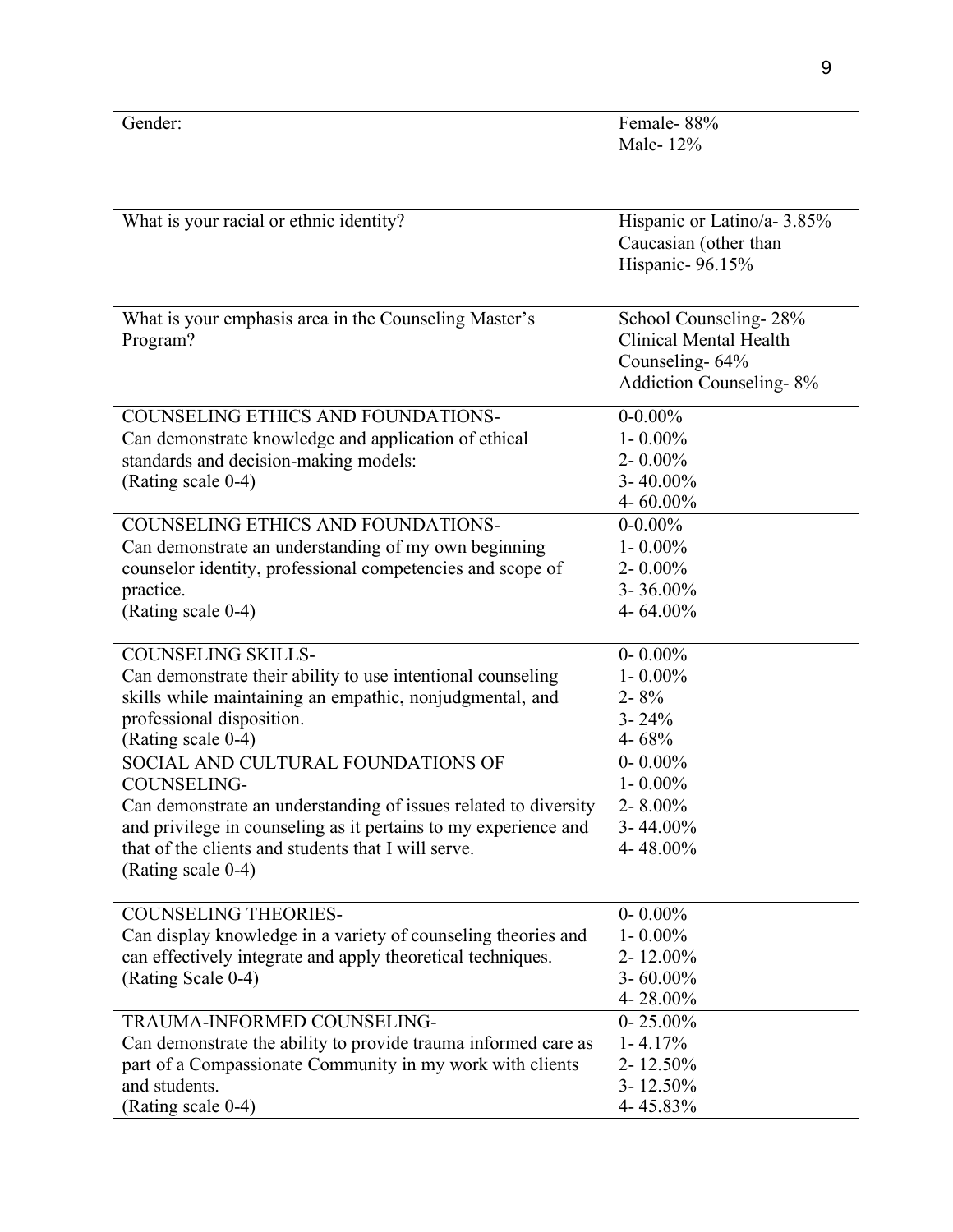| <b>GROUP COUNSELING-</b>                                        | $0 - 0.00\%$              |
|-----------------------------------------------------------------|---------------------------|
| Can display knowledge and understanding of theories and         | $1 - 4.00\%$              |
| principles of group dynamics and facilitate group process using | 2-12.00%                  |
| knowledge of methods and skills in a direct group process.      | $3 - 32.00\%$<br>4-52.00% |
| (Rating scale 0-4).                                             |                           |
| <b>RESEARCH METHODS-</b>                                        | $0 - 4.00\%$              |
| Can demonstrate an ability to critique and use research         | $1 - 0.00\%$              |
| methods, statistical analysis, and program evaluation to        | 2-28.00%                  |
| understand how to advance the counseling profession.            | $3 - 44.00\%$             |
| (Rating scale 0-4)                                              | 4-24.00%                  |
| ASSESSMENT-                                                     | $0 - 12.50\%$             |
| Can demonstrate knowledge of a variety of assessment            | $1 - 0.00\%$              |
| methods, skills, including individual and group approaches to   | 2-29.17%                  |
| assessments and evaluation.                                     | $3 - 37.50\%$             |
| (Rating scale 0-4)                                              | 4-20.83%                  |
|                                                                 |                           |
| <b>CAREER COUNSELING-</b>                                       | $0 - 8.00\%$              |
| Can demonstrate an understanding and application of the career  | $1 - 0.00\%$              |
| development process over the life span, career decision-making, | 2-16.00%                  |
| and various assessment and sources of information used to       | $3 - 44.00\%$             |
| provide career counseling.                                      | 4-32.00%                  |
| (Rating scale 0-4)                                              |                           |
| How well do you feel the Counseling Master's Program is         | $0 - 0.00\%$              |
| preparing you to work in the field of your emphasis area?       | $1 - 0.00\%$              |
| (Rating scale 0-4)                                              | $2 - 0.00\%$              |
|                                                                 | $3 - 36.00\%$             |
|                                                                 | 4-64.00%                  |
| How relevant do you feel the courses and course material is     | Irrelevant-0.00%          |
| towards your future profession in Counseling?                   | Somewhat irrelevant-0.00% |
|                                                                 | Somewhat relevant-16.00%  |
|                                                                 | Relevant-84.00%           |
|                                                                 |                           |

# **Summary of Findings from Master's Program Current Student Surveys**

*Strengths:*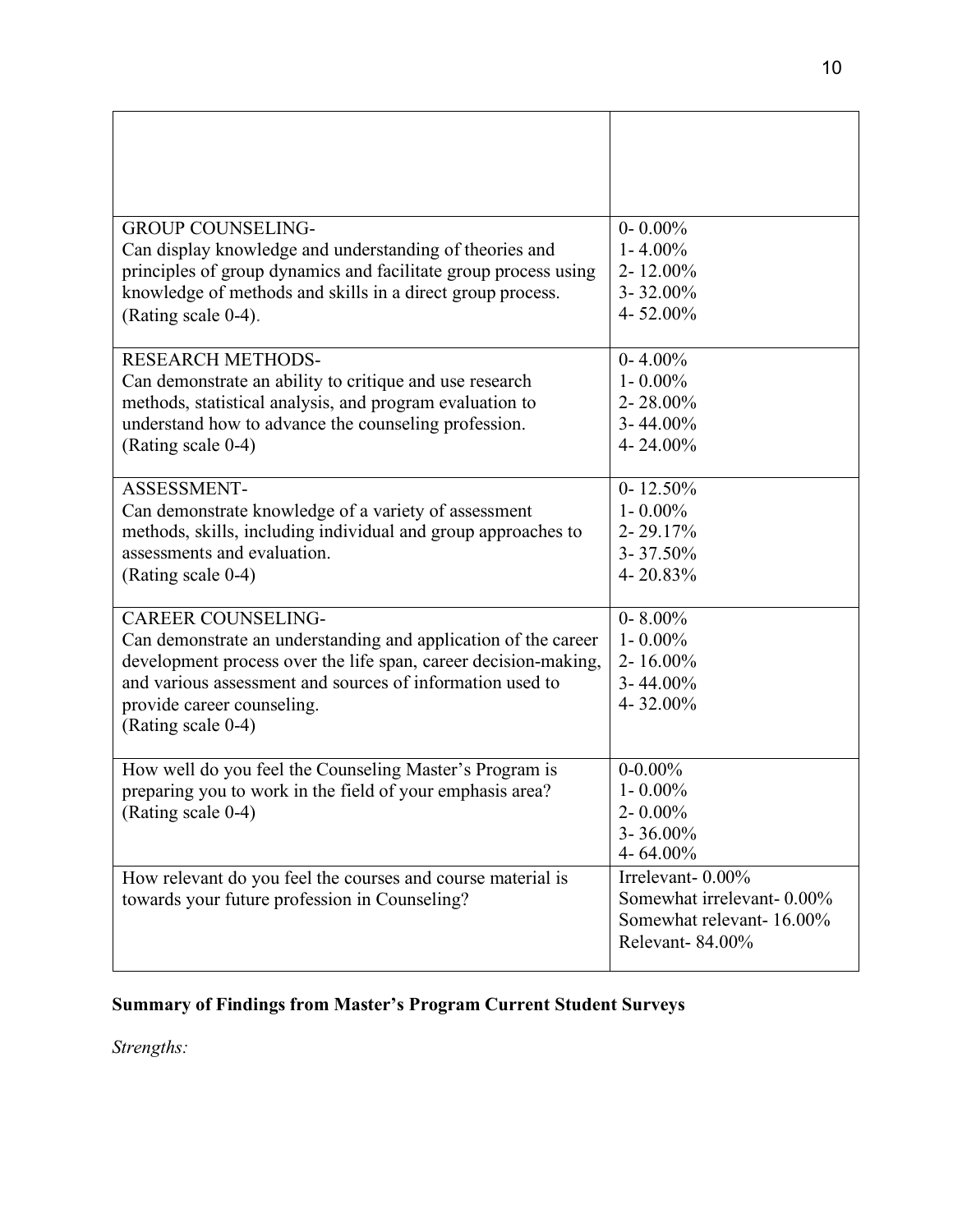- Inclusion and multicultural counseling topics in course material
- Student growth and development
- Faculty are supportive, knowledgeable, flexible, and experienced.
- Experiential learning is incorporated throughout the program
- Assignments are valuable and relevant

#### *Areas of Improvement:*

- More interactive skills practice throughout the program
- More class meetings and discussion
- More experiential components in classes
- Balance assignments and work load throughout the semester

#### **Alumni Survey**

There were no responses to the alumni survey that was sent out this year.

### **Employer Survey**

The Employer Survey used the following Likert Scale:

- 1- Poorly prepared
- 2- Fairly prepared
- 3- Moderately prepared
- 4- Well prepared
- 5- Very well prepared
- 6- Not observed

### **Master's Program Employer Survey Results Summary 2021/2022**

| <b>QUESTION/PROMPT</b>                                                                                                     | <b>RESPONSE SUMMARY</b> |
|----------------------------------------------------------------------------------------------------------------------------|-------------------------|
|                                                                                                                            |                         |
| Employee demonstrates knowledge of Human Growth and                                                                        | $1 - 0.00\%$            |
| Development (studies that provide an understanding of the nature<br>and needs of individuals at all developmental levels). | $2 - 0.00\%$            |
|                                                                                                                            | $3 - 0.00\%$            |
|                                                                                                                            | $4 - 50.00\%$           |
|                                                                                                                            | $5 - 50.00\%$           |
|                                                                                                                            | $6 - 0.00\%$            |
| Employee demonstrates knowledge of Social and Cultural                                                                     | $1 - 0.00\%$            |
| Foundations (studies that provide an understanding of issues and<br>trends in a multicultural and diverse society).        | $2 - 0.00\%$            |
|                                                                                                                            | $3 - 0.00\%$            |
|                                                                                                                            | $4 - 0.00\%$            |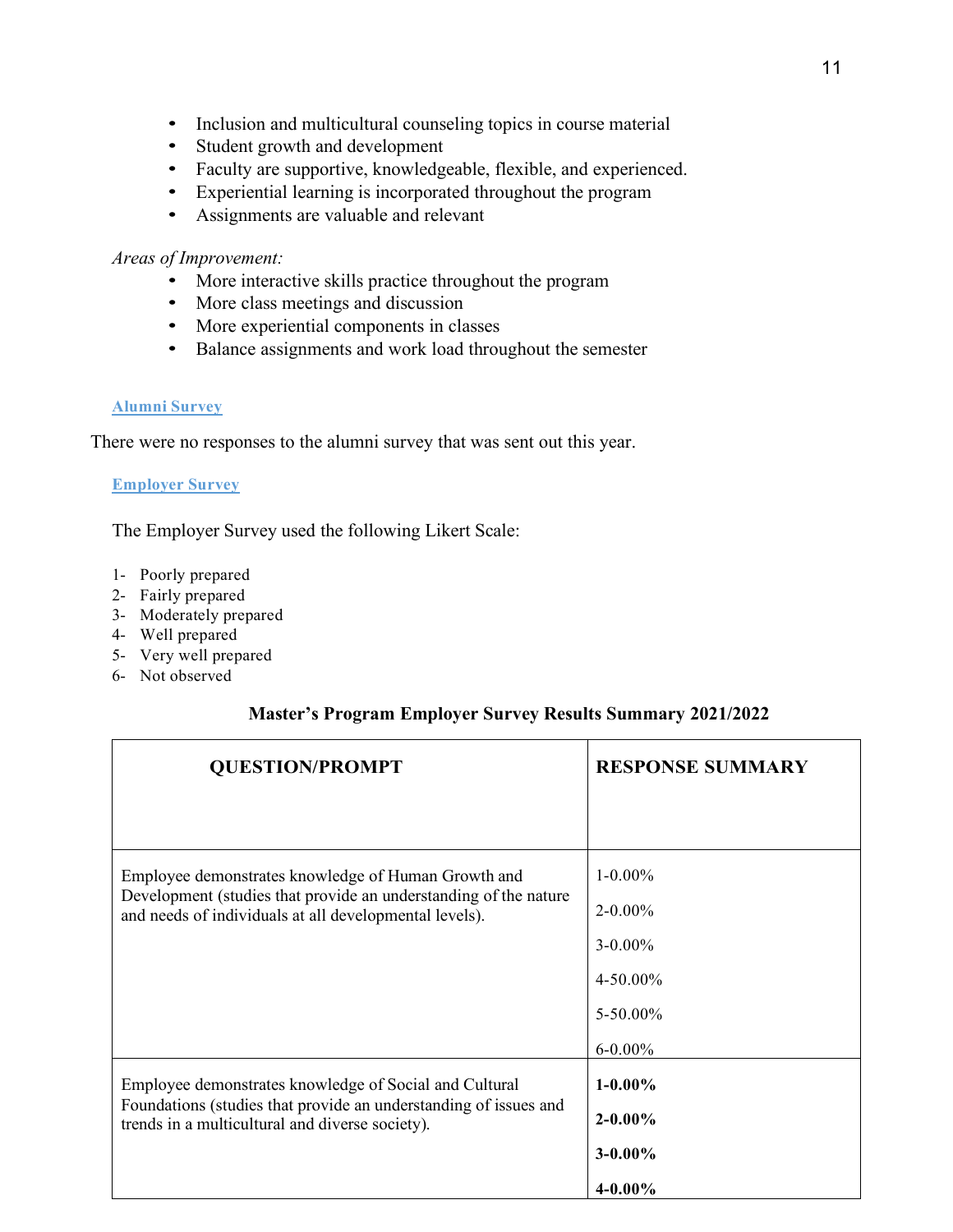|                                                                                                                                                             | 5-100%<br>$6 - 0.00%$ |
|-------------------------------------------------------------------------------------------------------------------------------------------------------------|-----------------------|
|                                                                                                                                                             |                       |
| Employee demonstrates knowledge of Helping Relationships<br>(studies that provide an understanding of counseling and<br>consultation processes).            | $1 - 0.00\%$          |
|                                                                                                                                                             | $2 - 0.00\%$          |
|                                                                                                                                                             | $3 - 0.00\%$          |
|                                                                                                                                                             | 4-50.00%              |
|                                                                                                                                                             | 5-50.00%              |
|                                                                                                                                                             | $6 - 0.00\%$          |
| Employee demonstrates knowledge of Group Work (studies that                                                                                                 | $1 - 0.00\%$          |
| provide an understanding of group development, dynamic,<br>counseling theories, group counseling methods and skills, and                                    | $2 - 0.00\%$          |
| other group work approaches).                                                                                                                               | 3-0.00%               |
|                                                                                                                                                             | 4-50.00%              |
|                                                                                                                                                             | 5-0.00%               |
|                                                                                                                                                             | 6-50.00%              |
| Employee demonstrates knowledge of Career and Lifestyle                                                                                                     | $1 - 0.00\%$          |
| Development (studies that provide an understanding of career<br>development and related life factors).                                                      | $2 - 0.00\%$          |
|                                                                                                                                                             | 3-0.00%               |
|                                                                                                                                                             | 4-100.00              |
|                                                                                                                                                             | 5-0.00%               |
|                                                                                                                                                             | $6 - 0.00\%$          |
| Employee demonstrates knowledge of Appraisal (studies that<br>provide an understanding of individual and group approaches to<br>assessment and evaluation). | $1 - 0.00\%$          |
|                                                                                                                                                             | $2 - 0.00\%$          |
|                                                                                                                                                             | 3-0.00%               |
|                                                                                                                                                             | 4-0.00%               |
|                                                                                                                                                             | 5-100.00%             |
|                                                                                                                                                             | $6 - 0.00\%$          |
| Research and Program Evaluation                                                                                                                             | $1 - 0.00\%$          |
|                                                                                                                                                             | $2 - 0.00\%$          |
|                                                                                                                                                             | $3 - 0.00\%$          |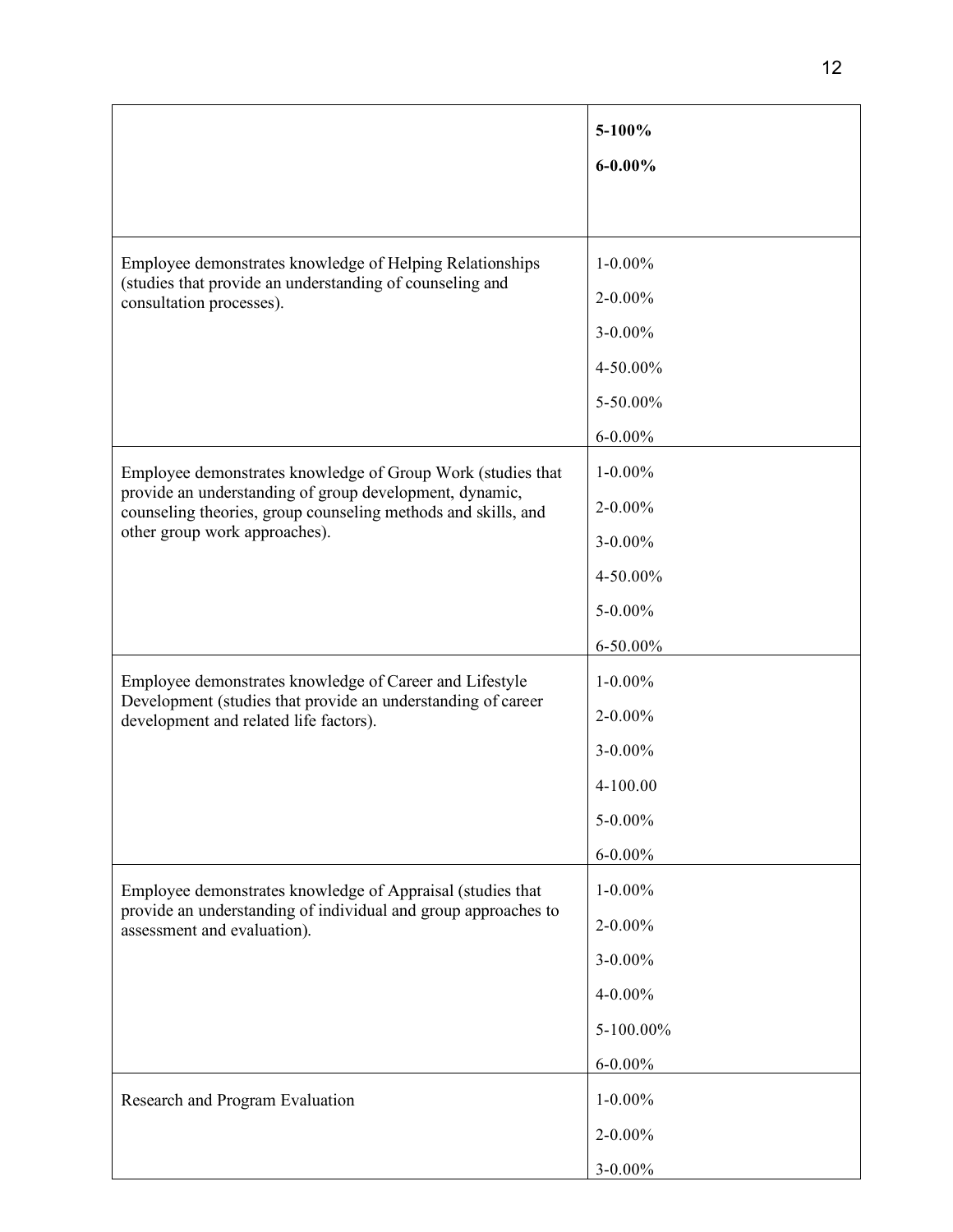|                                                                                                                                                                                                                                                   | $4 - 0.00\%$<br>$5 - 0.00\%$<br>$6 - 100\%$                                                  |
|---------------------------------------------------------------------------------------------------------------------------------------------------------------------------------------------------------------------------------------------------|----------------------------------------------------------------------------------------------|
| Employee demonstrates knowledge of Professional Orientation<br>(studies that provide an understanding of all aspects of<br>professional functioning including history, roles, organizational<br>structure, ethics, standards, and credentialing). | $1 - 0.00\%$<br>$2 - 0.00\%$<br>$3 - 0.00\%$<br>$4-100.00\%$<br>$5 - 0.00\%$<br>$6 - 0.00\%$ |

### **Summary of Findings from Master's Program Employer Surveys**

*Strengths:* 

- Student development and preparation
- Encouragement of students to work in related part-time positions during the program

### *Areas of Improvement:*

• More preparation for job searching and interviewing

**New Student Orientation Survey**

| <b>Master's Program New Student Orientation Survey Results Summary 2021/2022</b> |                                    |  |
|----------------------------------------------------------------------------------|------------------------------------|--|
| <b>OUESTION/PROMPT</b>                                                           | <b>RESPONSE SUMMARY</b>            |  |
| I understand my responsibilities as a Graduate student:                          | 80% "Strongly Agree"<br>20%"Agree" |  |
| I understand the Mission and Vision of the COUN program:                         | 100% "Strongly Agree"              |  |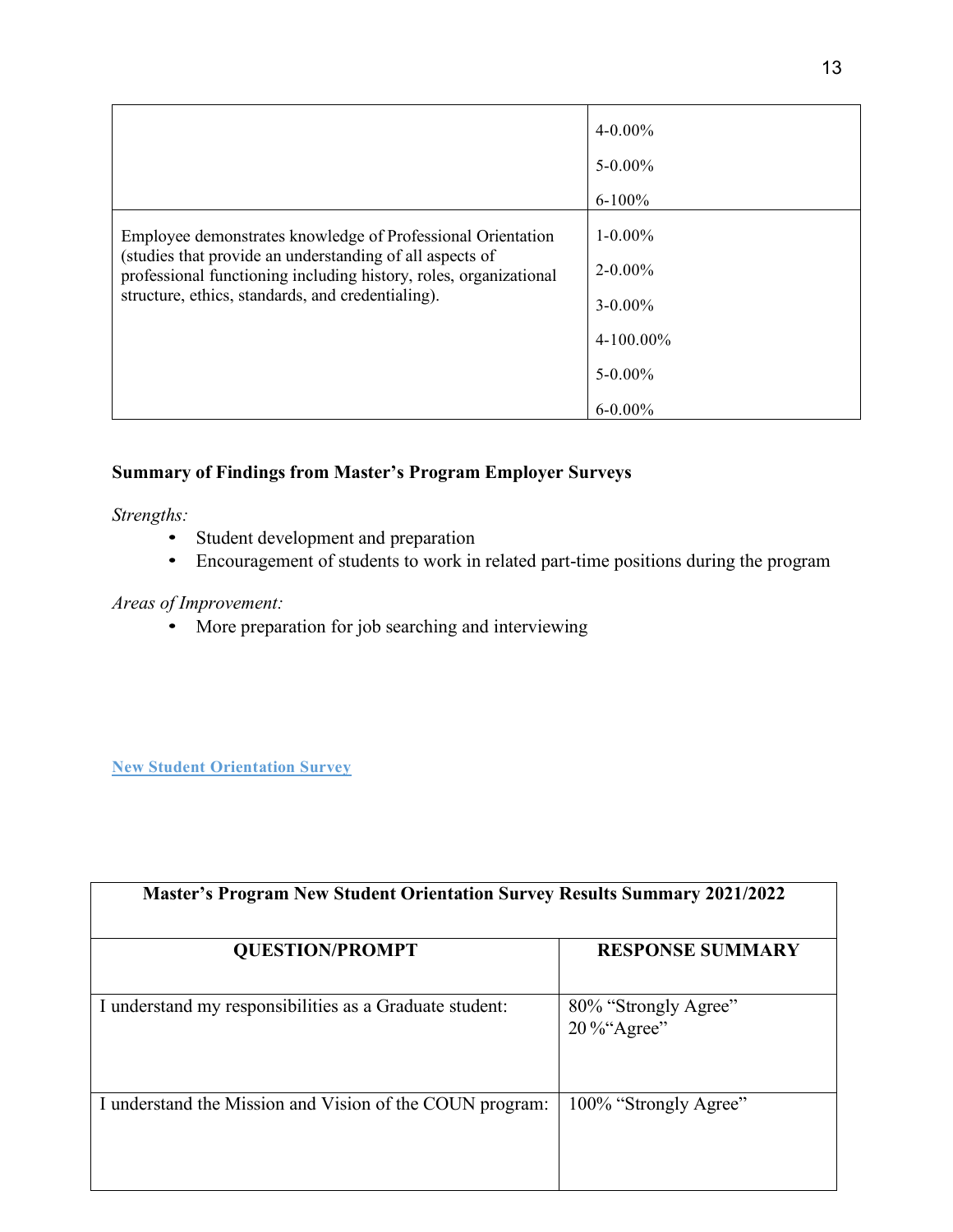| I understand the Core Values of the COUN program:                                                        | 90% "Strongly Agree"<br>$10\%$ "Agree"              |
|----------------------------------------------------------------------------------------------------------|-----------------------------------------------------|
| I have an understanding of the Student Learning Outcomes:                                                | Strongly Agree- 70%<br>Agree- $30\%$                |
| I know about various opportunities to be engaged in<br>program activities and professional associations: | 60% "Strongly Agree"<br>40%"Agree"                  |
| The Graduate Peer Advisor program was explained well:                                                    | Strongly Agree- 50%<br>Agree- $40\%$<br>Neutral-10% |
| I have a better understanding of what to expect from the<br>COUN program:                                | Strongly Agree- 70%<br>Agree- $30\%$                |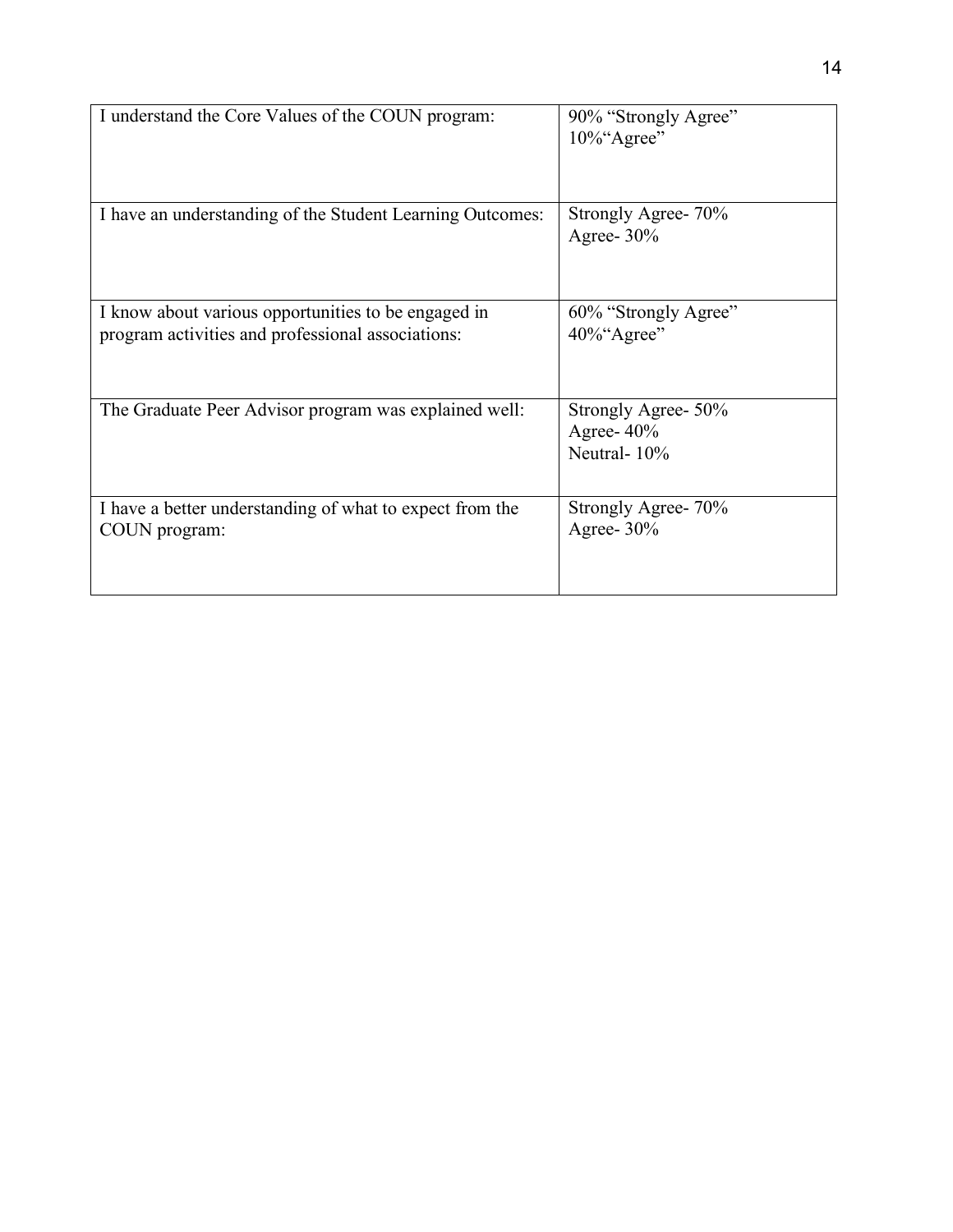### **Site Supervisor Survey**

The site supervisor survey utilized the following Likert scale:

1-Strongly Disagree 2-Disagree 3-Neither agree nor disagree 4-Agree 5-Strongly Agree

| <b>MSUM Counseling Master's Program Site Supervisor Survey 2021/2022</b>                                     |                         |  |
|--------------------------------------------------------------------------------------------------------------|-------------------------|--|
| <b>QUESTION/PROMPT</b>                                                                                       | <b>RESPONSE AVERAGE</b> |  |
| Opportunity to connect with counseling faculty:<br>(Likert Rating Scale 1-5)                                 | Mean Score= 4.64        |  |
| Counseling faculty responded to your concerns in a timely<br>manner (48 hours):<br>(Likert Rating Scale 1-5) | Mean Score = $4.71$     |  |
| Generally felt supported by counseling faculty:<br>(Likert Rating Scale 1-5)                                 | Mean Score= 4.79        |  |
| Any issues you identified were addressed:<br>(Likert Rating Scale 1-5)                                       | Mean Score= 4.64        |  |
| You felt listened to regarding the above actions:<br>(Likert Rating Scale 1-5)                               | Mean Score= 4.79        |  |

## **Summary of Findings from Master's Program Site Supervisor Surveys**

*Strengths:* 

- Great experience for site and student
- Students are well-prepared for Internship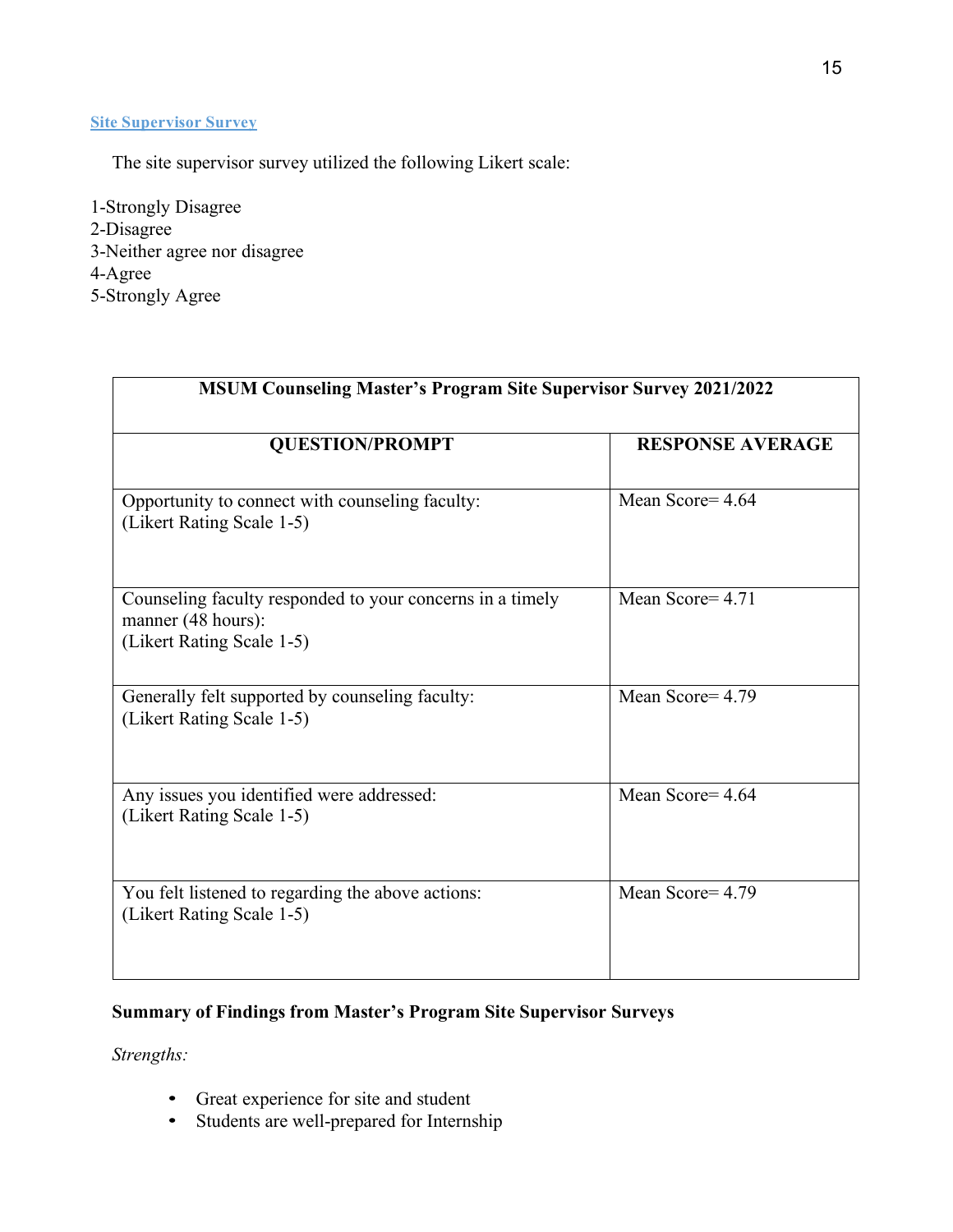• Excellent communication/responsiveness from faculty

#### *Areas for improvement:*

- Difficulty with Tk20
- Site supervisor feedback forms

## <span id="page-15-0"></span>**Program Modifications**

The MSUM Counseling Master's Program have made several changes based on feedback from surveys, and formal/informal feedback from stakeholders. These changes include more detailed feedback from site supervisors on a practicum/internship student's progress and development, changes to the Social and Cultural Foundations of Counseling course, and further developing the student's professional disposition component of the program.

The Practicum/Internship coordinator identified the need for more two -way communication from sites supervisors and for faculty to have a more accurate picture of student's development and progress in practicum and internship. The site supervisor feedback forms were developed to align with CACREP standards in emphasis specific competencies and professionalism and ethics. The feedback forms are sent to site supervisors to complete every two weeks and after completed the Practicum/Internship coordinator distributes them to faculty to review. They are part of ongoing discussion on student's development throughout practicum and internship and the program. This has helped monitor growth and identify areas of concern earlier to follow up on with the student and site.

The Social and Cultural Foundations of Counseling course has been a topic at several faculty meetings in how to best align the course with CACREP standards, Program Learning Objectives, and student learning and growth. The faculty have identified supplementary textbooks that can aid in student learning in diversity, equity, and inclusion and revised class meeting content.

The faculty received feedback from site supervisors on professionalism and revised the professional disposition statement and policy to be more comprehensive for the program. This includes having a professional disposition rubric that each student will receive after their first year in the program and in the semester prior to graduation. This is filled out at a faculty meeting with all faculty input and presented to the student by their advisor. This can help identify any areas for concern and display ongoing assessment of professional disposition in the program.

### <span id="page-15-1"></span>**Recommendations for Program Improvements**

The Faculty in the Counseling Master's Program held a Student Feedback Meetingon April 11th, 2022. This meeting was scheduled a month in advance and the students were invited to attend this meeting through the listserv and provided one reminder about the meeting. There were no attendees at the meeting. The faculty discussed ways to potentially invite studentsto participate in feedback in the future. The faculty also reviewed the student survey at this meeting and discussed areas to continually improve on program objectives and student learning.